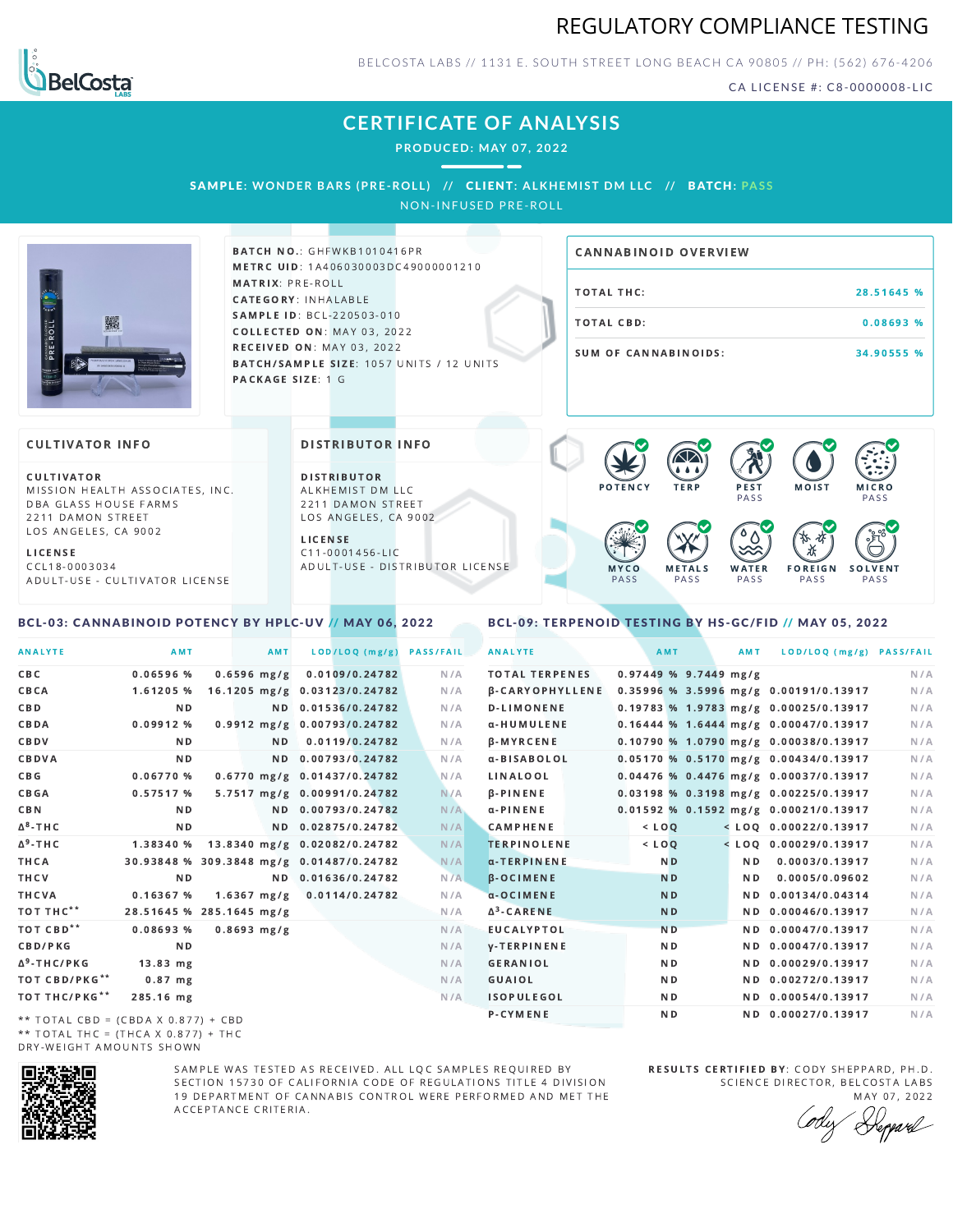## REGULATORY COMPLIANCE TESTING

#### <span id="page-1-0"></span>BCL-13: PESTICIDE TESTING BY GC/MS // MAY 05, 2022

| <b>ANALYTE</b>         | LIMIT         | $AMT(\mu g/g)$ | LOD/LOQ (µg/g)  | <b>PASS/FAIL</b> |
|------------------------|---------------|----------------|-----------------|------------------|
| <b>CAPTAN</b>          | $0.7 \mu g/g$ | ND.            | 0.03117/0.09441 | <b>PASS</b>      |
| CHLORDANE              | Any amt       | ND.            |                 | <b>PASS</b>      |
| <b>CHLORDANE CIS</b>   |               | ND.            | 0.01102/0.03343 | N/A              |
| <b>CHLORDANE TRANS</b> |               | N <sub>D</sub> | 0.01055/0.03188 | N/A              |
| <b>CHLORFENAPYR</b>    | Any amt       | N D            | 0.02377/0.07195 | <b>PASS</b>      |

| <b>ANALYTE</b>                      | LIMIT         | $AMT(\mu g/g)$ | LOD/LOQ (µg/g)  | <b>PASS/FAIL</b> |
|-------------------------------------|---------------|----------------|-----------------|------------------|
| <b>CHLORPYRIFOS</b>                 | Any amt       | N D            | 0.01108/0.03366 | <b>PASS</b>      |
| <b>DICHLORVOS</b>                   | Any amt       | N D.           | 0.01168/0.03538 | PASS             |
| <b>METHYL PARATHION</b>             | Any amt       | N D            | 0.01339/0.0406  | <b>PASS</b>      |
| PENTACHLORONI-<br><b>TROBENZENE</b> | $0.1 \mu g/g$ | ND.            | 0.01393/0.04226 | <b>PASS</b>      |
|                                     |               |                |                 |                  |

## BCL-05: RESIDUAL PESTICIDE ANALYSIS BY LC-MS/MS ESI // MAY 05, 2022

| <b>ANALYTE</b>             |               | LIMIT AMT $(\mu g/g)$ | LOD/LOQ (µg/g) | <b>PASS/FAIL</b> | <b>ANALYTE</b>          |               | LIMIT AMT (µg/g) | LOD/LOQ (µg/g) PASS/FAIL |      |
|----------------------------|---------------|-----------------------|----------------|------------------|-------------------------|---------------|------------------|--------------------------|------|
| ABAMECTIN                  | $0.1 \mu g/g$ | N D                   | 0.01153/0.04   | PASS             | <b>METALAXYL</b>        | $2 \mu g/g$   | N D              | 0.00503/0.02             | PASS |
| <b>ACEPHATE</b>            | $0.1 \mu g/g$ | N D                   | 0.00368/0.02   | PASS             | <b>METHIOCARB</b>       | Any amt       | N D              | 0.00503/0.02             | PASS |
| ACEQUINOCYL                | $0.1 \mu g/g$ | N D                   | 0.00417/0.02   | PASS             | METHOMYL                | 1 $\mu$ g/g   | N D              | 0.00494/0.02             | PASS |
| ACETAMIPRID                | $0.1 \mu g/g$ | N D                   | 0.00464/0.02   | PASS             | <b>MEVINPHOS</b>        | Any amt       | N D              |                          | PASS |
| <b>ALDICARB</b>            | Any amt       | N D                   | 0.01109/0.04   | PASS             | <b>MEVINPHOSI</b>       |               | N D              | 0.00163/0.0084           | N/A  |
| <b>AZOXYSTROBIN</b>        | $0.1 \mu g/g$ | N D                   | 0.00639/0.02   | PASS             | <b>MEVINPHOS II</b>     |               | N D              | 0.00542/0.0316           | N/A  |
| <b>BIFENAZATE</b>          | $0.1 \mu g/g$ | N D                   | 0.00355/0.02   | PASS             | <b>MYCLOBUTANIL</b>     | $0.1 \mu g/g$ | N D              | 0.00867/0.04             | PASS |
| <b>BIFENTHRIN</b>          | $3 \mu g/g$   | N D                   | 0.00473/0.04   | PASS             | <b>NALED</b>            | $0.1 \mu g/g$ | N D              | 0.00328/0.02             | PASS |
| <b>BOSCALID</b>            | $0.1 \mu g/g$ | N D                   | 0.00494/0.02   | PASS             | OXAMYL                  | $0.5 \mu g/g$ | N D              | 0.00455/0.02             | PASS |
| CARBARYL                   | $0.5 \mu g/g$ | N D                   | 0.00295/0.02   | PASS             | PACLOBUTRAZOL           | Any amt       | N D              | 0.00714/0.04             | PASS |
| CARBOFURAN                 | Any amt       | N D                   | 0.00613/0.02   | PASS             | PERMETHRIN              | $0.5 \mu g/g$ | N D              |                          | PASS |
| CHLORANTRANIL-             | $10 \mu g/g$  | N D                   | 0.00697/0.04   | PASS             | PERMETHRIN CIS          |               | ND.              | 0.00237/0.0082           | N/A  |
| <b>IPROLE</b>              |               |                       |                |                  | PERMETHRIN TRANS        |               |                  | ND 0.00245/0.0118        | N/A  |
| <b>CLOFENTEZINE</b>        | $0.1 \mu g/g$ | ND.                   | 0.0054/0.02    | PASS             | <b>PHOSMET</b>          | $0.1 \mu g/g$ | N D              | 0.0043/0.02              | PASS |
| COUMAPHOS                  | Any amt       | N D                   | 0.00215/0.02   | <b>PASS</b>      | PIPERONYLBUTO-          | $3 \mu g/g$   | N D              | 0.00247/0.02             | PASS |
| CYFLUTHRIN                 | $2 \mu g/g$   | N D                   | 0.05508/0.2    | <b>PASS</b>      | XIDE                    |               |                  |                          |      |
| <b>CYPERMETHRIN</b>        | $1 \mu g/g$   | N D                   | 0.00556/0.04   | PASS             | <b>PRALLETHRIN</b>      | $0.1 \mu g/g$ | N D              | 0.00392/0.02             | PASS |
| <b>DAMINOZIDE</b>          | Any amt       | N D                   | 0.00227/0.04   | PASS             | PROPICONAZOLE           | $0.1 \mu g/g$ | $<$ LOQ          | 0.0024/0.02              | PASS |
| DIAZINON                   | $0.1 \mu g/g$ | N D                   | 0.00487/0.02   | PASS             | <b>PROPOXUR</b>         | Any amt       | N D              | 0.00374/0.02             | PASS |
| <b>DIMETHOATE</b>          | Any amt       | N D                   | 0.00354/0.02   | PASS             | <b>PYRETHRINS</b>       | $0.5 \mu g/g$ | N D              |                          | PASS |
| <b>DIMETHOMORPH</b>        | $2 \mu g/g$   | N D                   |                | PASS             | PYRETHRINS PYRETHRIN I  |               | ND.              | 0.00726/0.04             | N/A  |
| <b>DIMETHOMORPH I</b>      |               | N D                   | 0.00109/0.0078 | N/A              | PYRETHRINS PYRETHRIN II |               |                  | ND 0.00754/0.02284       | N/A  |
| <b>DIMETHOMORPH II</b>     |               | N D                   | 0.0015/0.0122  | N/A              | <b>PYRIDABEN</b>        | $0.1 \mu g/g$ | N D              | 0.0034/0.02              | PASS |
| <b>ETHOPROPHOS</b>         | Any amt       | N D                   | 0.0041/0.02    | <b>PASS</b>      | <b>SPINETORAM</b>       | $0.1 \mu g/g$ | N D              |                          | PASS |
| <b>ETOFENPROX</b>          | Any amt       | ND.                   | 0.00274/0.02   | <b>PASS</b>      | <b>SPINETORAM J</b>     |               | N D              | 0.00329/0.016            | N/A  |
| ETOXAZOLE                  | $0.1 \mu g/g$ | N D                   | 0.00385/0.02   | PASS             | <b>SPINETORAM L</b>     |               | ND               | 0.00157/0.016            | N/A  |
| <b>FENHEXAMID</b>          | $0.1 \mu g/g$ | N D                   | 0.01055/0.02   | PASS             | <b>SPINOSAD</b>         | $0.1 \mu g/g$ | N D              |                          | PASS |
| <b>FENOXYCARB</b>          | Any amt       | N D                   | 0.00175/0.02   | <b>PASS</b>      | SPINOSAD A              |               |                  | ND 0.00205/0.01438       | N/A  |
| <b>FENPYROXIMATE</b>       | $0.1 \mu g/g$ | N D                   | 0.00481/0.02   | PASS             | SPINOSAD D              |               |                  | ND 0.00104/0.00498       | N/A  |
| <b>FIPRONIL</b>            | Any amt       | N D                   | 0.00478/0.02   | PASS             | <b>SPIROMESIFEN</b>     | $0.1 \mu g/g$ | N D              | 0.00944/0.04             | PASS |
| FLONICAMID                 | $0.1 \mu g/g$ | N D                   | 0.00398/0.02   | PASS             | SPIROTETRAMAT           | $0.1 \mu g/g$ | N D              | 0.00208/0.02             | PASS |
| FLUDIOXONIL                | $0.1 \mu g/g$ | N D                   | 0.01369/0.04   | PASS             | <b>SPIROXAMINE</b>      | Any amt       | N D              | 0.00344/0.02             | PASS |
| HEXYTHIAZOX                | $0.1 \mu g/g$ | N D                   | 0.00297/0.02   | PASS             | <b>TEBUCONAZOLE</b>     | $0.1 \mu g/g$ | N D              | 0.00816/0.04             | PASS |
| IMAZALIL                   | Any amt       | N D                   | 0.0056/0.02    | PASS             | <b>THIACLOPRID</b>      | Any amt       | N D              | 0.0039/0.02              | PASS |
| <b>IMIDACLOPRID</b>        | $5 \mu g/g$   | N D                   | 0.00645/0.02   | PASS             | <b>THIAMETHOXAM</b>     | $5 \mu g/g$   | N D              | 0.00358/0.02             | PASS |
| <b>KRESOXIM-</b><br>METHYL | $0.1 \mu g/g$ | N D                   | 0.00339/0.02   | PASS             | TRIFLOXYSTROB-<br>ΙN    | $0.1 \mu g/g$ | N D              | 0.00421/0.02             | PASS |